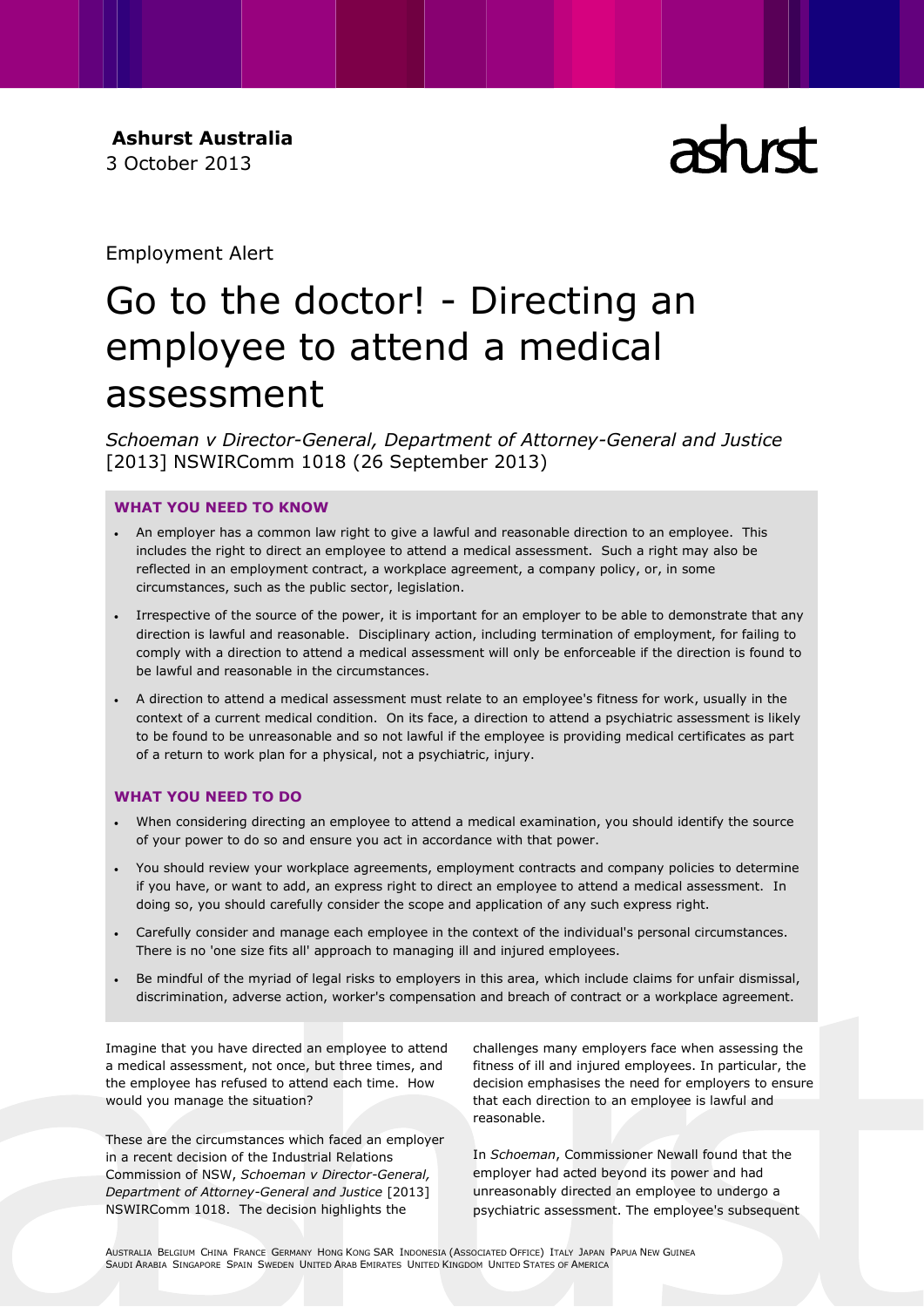dismissal for refusing to follow the direction was therefore overturned.

# **Psychological or physical injury?**

Fiona Schoeman commenced permanent employment as a typist with the NSW Department of Attorney-General and Justice in October 1994.

In July 2007, Ms Schoeman commenced a period of absence from the workplace. This was due to interpersonal difficulties between Ms Schoeman and certain Department officers in the Crime Prevention Division against whom Ms Schoeman had made allegations of bullying and corrupt conduct. Ms Schoeman's allegations were investigated but found to have no substance.

Ms Schoeman made a worker's compensation claim which was declined. The medical certificates from her doctor stated that the reason for Ms Schoeman's absence was a psychological injury. The employer accommodated Ms Schoeman's requests not to work in the Crime Prevention Division or in that building.

In August 2009, Ms Schoeman's injury was again assessed at the instigation of her employer. The assessing physician said that Ms Schoeman was "fully fit to carry on working productively" but that due to "unresolved interpersonal/human resources issues" she could not work in the Crime Prevention Division, as that would result in an exacerbation of her psychological injury. The employer continued to accept this limitation, placing Ms Schoeman in other locations.

## **Subsequent wrist injury**

In June 2010 Ms Schoeman's pre-existing tendonitis in her wrist worsened and she was assessed as fit only for suitable duties, and at times unfit for duties at all.

In March 2011, Ms Schoeman returned to work under a return-to-work program to accommodate her wrist injury.

In late 2011, the employer advised Ms Schoeman that she was required to attend a psychiatric assessment, framing the requirement to attend as a desire to "better assist with identifying suitable duties and provide support to you in the workplace".

At the hearing, the employer did not provide any evidence or explain why this view had been reached.

On 29 December 2011, the employer wrote to Ms Schoeman advising that an appointment was being

arranged with a psychiatrist "to obtain advice on your fitness for duty with the department".

Ms Schoeman responded that she would not be attending because it was not a medical condition, but rather it was unresolved human resources issues, which prevented her from working within the Crime Prevention Division.

#### **Directions to attend a medical assessment**

The employer then directed Ms Schoeman for a second time to attend a psychiatrist for a psychiatric assessment.

Commissioner Newall found that this direction was problematic because:

- it was made under a public sector regulation which had been repealed more than two years earlier; and
- the regulation (both the repealed regulation and the one which had replaced it) contained a precondition that the Directory-General, before issuing a direction to attend a medical examination, must first form a view that the employee concerned was not fit for work. This had not happened, and in the Commissioner's view, could not have happened.

Ms Schoeman wrote to her employer restating her refusal to attend.

In May 2012, the employer wrote to Ms Schoeman directing her for a third time to attend a psychiatrist for a psychiatric assessment. Ms Schoeman again refused to comply with this direction.

#### **Disciplinary investigation**

As a result of Ms Schoeman's repeated refusals to attend a psychiatric assessment, the employer undertook a disciplinary investigation. Ms Schoeman refused to take part in the investigation.

The investigation report recommended that a finding of misconduct be made against Ms Schoeman for refusing to comply with the directions.

On 10 January 2013, Ms Schoeman's employment was terminated for misconduct on the basis that she had refused to comply with her employer's directions to attend a psychiatric assessment.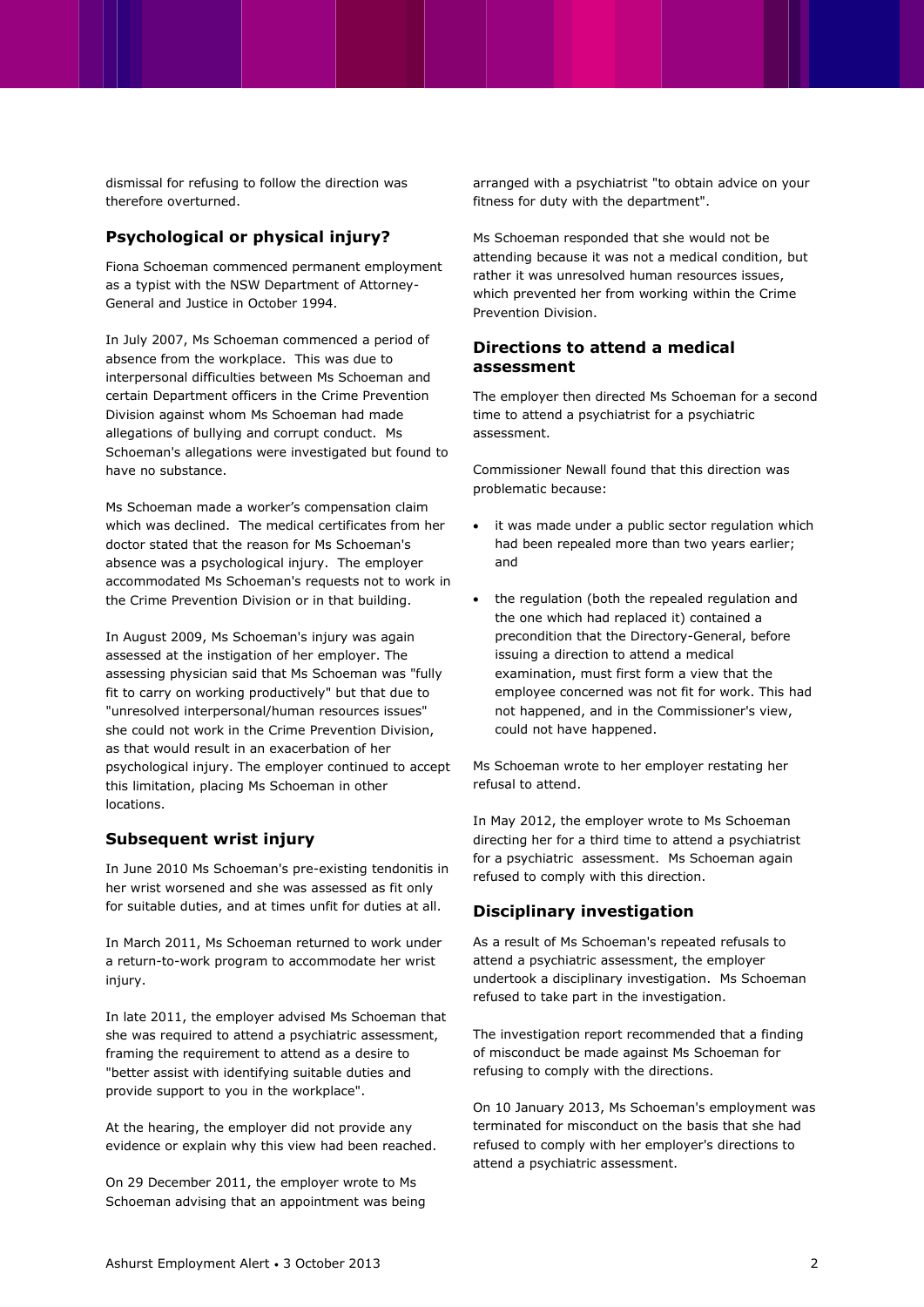## **Validity of the direction**

The common law permits an employer to direct an employee to attend a medical assessment provided that the direction is reasonable. The question of whether a direction is reasonable will always be a question of fact, as will the question of what are reasonable terms for the undertaking of the medical assessment. Commissioner Newall found that it was unreasonable to require an employee to attend a psychiatric assessment for a wrist injury.

#### **Reinstatement ordered**

Commissioner Newall found there was no basis for the allegation of misconduct made against Ms Schoeman because he found the directions to attend a psychiatric assessment were not "lawful and reasonable". So, there could be no misconduct in failing to obey the directions. As there was no misconduct, Commissioner Newall held no punishment was warranted and so the employer's decision to dismiss Ms Schoeman was set aside.

Ms Schoeman was reinstated with back pay and continuity of service.

#### **Implications for assessing an employee's fitness for work**

While the *Schoeman* decision deals specifically with public sector employment, it reinforces some key principles for all employers when looking to assess an employee's fitness for work:

- the common law gives an employer the right to direct an employee to attend a medical assessment, however, the direction must be lawful and reasonable;
- employers may have other sources of power to direct an employee to attend a medical assessment, such as an express term in an employment contract, workplace agreement, company policy, and, in some circumstances, legislation;
- an employer should consider the reasonableness of any request and be able to demonstrate the link between the request and the employee's medical condition; and

 an employee can always consent to a medical assessment.

Employers should carefully review their workplace agreements, employment contracts and company policies to determine if they have, or want to add, an express right to direct an employee to attend a medical assessment. In doing so employers should carefully consider the scope and application of any such express right.

Assessing fitness for work can be a complicated and fraught process, given the myriad of legal risks which an employer is exposed to. These risks include claims for unfair dismissal, discrimination, adverse action, worker's compensation and breach of contract or a workplace agreement.

There is no one size fits all approach and each step in the management of each ill or injured employee must be carefully considered in light of the individual's circumstances.